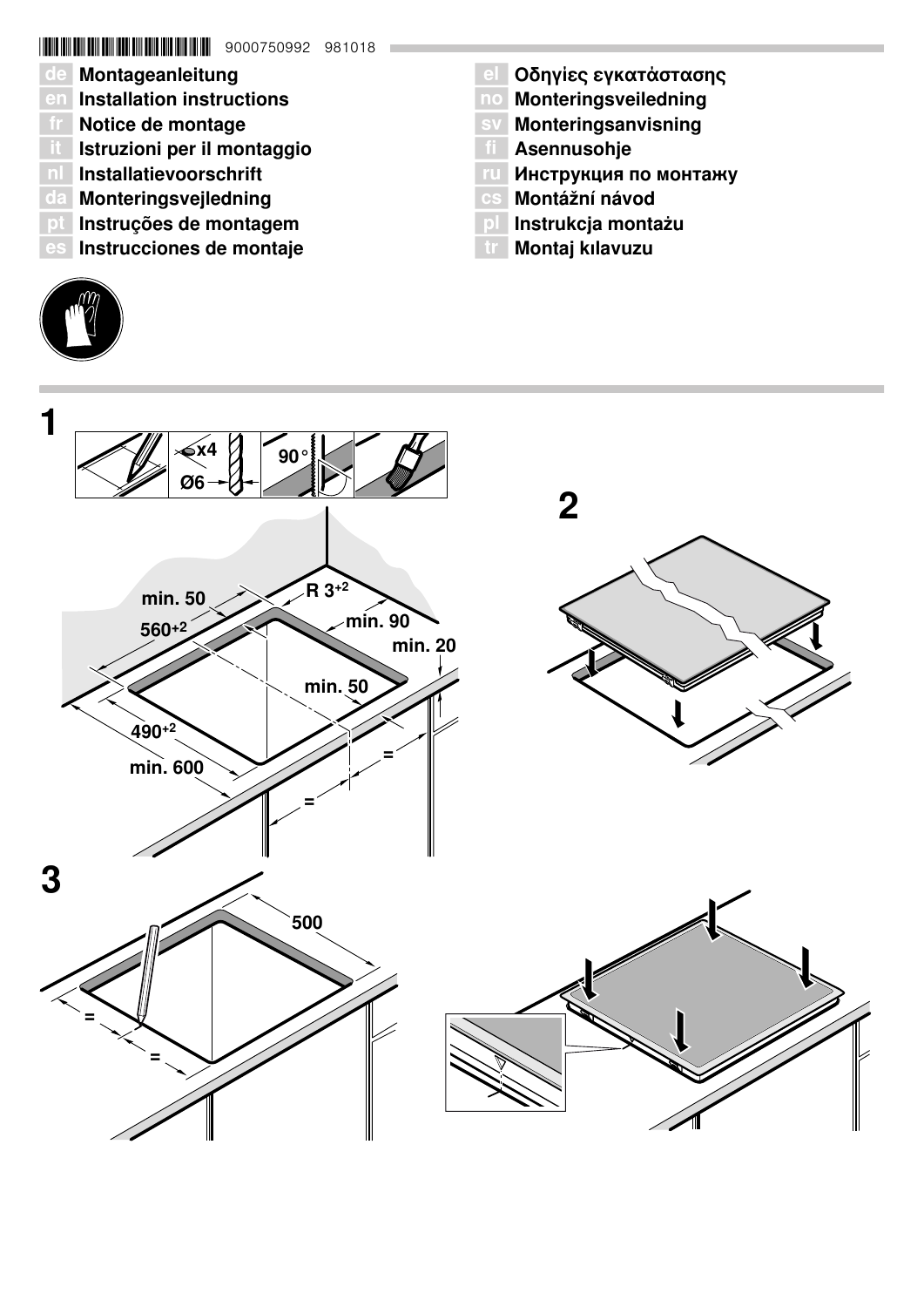## Das müssen Sie beachten

Elektrischer Anschluss: nur durch konzessionierten Fachmann. Bei Falschanschluss erlischt die Garantie.

Einbau: nur fachgerecht, bei Schäden haftet der Monteur.

Anschluss: das Gerät entspricht der Schutzklasse I und darf nur in Verbindung mit Schutzleiteranschluss betrieben werden. Installation: in der festverlegten elektrischen Installation ist eine Trennvorrichtung in den Phasen nach den Errichtungsbestim-

mungen vorzusehen. Unterbau: keine Kühlgeräte, Geschirrspüler, unbelüftete Backö-

fen, Waschmaschinen unterbauen.

Modular- /Kompakt-Geschirrspüler der gleichen Marke können untergebaut werden. Arbeitsplattendicke dann mindestens 40 mm.

Wird unter dem Kochfeld ein Backofen eingebaut, kann die Arbeitsplattendicke von den Maßangaben in dieser Anleitung abweichen. Beachten Sie die Hinweise in der Montageanleitung des Backofens.

Zwischenboden: wenn die Kochfeldunterseite berührbar ist, muss ein Zwischenboden montiert werden.

Fragen Sie im Fachhandel nach einem Zwischenboden als Zubehör.

Wenn Sie einen eigenen Zwischenboden verwenden, muss der Mindestabstand zum Netzanschluss des Gerätes 10 mm betragen.

Arbeitsplatte: eben, waagrecht, stabil.

#### : Träger von elektronischen Implantaten!

Das Gerät kann Permanentmagnete enthalten, die elektronische Implantate wie z.B. Herzschrittmacher oder Insulinpumpen beeinflussen können. Deshalb bei der Montage einen Mindestabstand von 10 cm zu elektronischen Implantaten einhalten.

## Möbel vorbereiten - Bild 1

Einbaumöbel: mindestens 90°C temperaturbeständig. Ausschnitt: Nach Ausschnittarbeiten Späne entfernen. Schnittflächen: hitzebeständig versiegeln.

#### Kochfeld anschließen und einsetzen - Bild 2

Vor Geräteanschluss Hausinstallation überprüfen.

A: Gerät mit 3-adriger Anschlussleitung: Farbcodierung der Netzanschlussleitung: grün-gelb = Schutzleiter  $\bigoplus$ , blau = (Null) Neutral-Leiter, braun = Phase (Aussenleiter).

Auf geeignete Absicherung der Hausinatallation achten. Im Bedarfsfall durch Leitung für mehrphasigen Anschluss ersetzten. Bei Austausch der Leitung siehe B:

B: Gerät ohne vormontierter Anschlussleitung: nur nach Anschlussbild anschließen. Bei Bedarf beiliegende Kupferbrücken montieren. Netzanschlussleitung: Typ H05 VV-F oder höherwertig; erforderlichen Adernquerschnitt entspechend der Strombelastung bestimmen. Ein Querschnitt < 1,5 mm2 ist nicht zulässig!

C: Gerät mit vormontierter 5-adriger Anschlussleitung: nur ein geschulter Kundendienst-Techniker darf die Anschlussleitung austauschen.

Einsetzen: Anschlussleitung nicht einklemmen, nicht über scharfe Kanten führen. Bei untergebautem Backofen Leitung an den hinteren Ecken des Backofens zur Anschlussdose führen. Hinweis: erscheint im Display des Gerätes  $\mu$ 400 ist es falsch angeschlossen. Gerät vom Netz trennen, Anschluss überprüfen. Kochfeld ausbauen: Das Gerät spannungslos machen. Kochfeld von unten herausdrücken.

#### Kochfeld einsetzen bei vorhandenem Arbeitsplattenausschnitt mit 500mm Tiefe - Bild 3

1. Mitte des Ausschnittes markieren

2.Kochfeld aufsetzen

3. Markierungen Kochfeldrahmen und Ausschnitt ausrichten

4.Kochfeld eindrücken.

# en **en andere kommen**

#### The following must be noted

**Electrical connection:** To be carried out only by a licensed expert. Incorrect connection will invalidate the warranty.

**Installation:** To be carried out only by a professional. The fitter is liable for any damage.

Connection: The appliance fulfils the requirements of protection class I and may only be operated in conjunction with an earth conductor.

**Installation:** In the permanent electrical installation, a partition must be provided in the phases in accordance with the installation regulations.

Under-fitting: Do not install refrigerators, dishwashers, nonventilated ovens or washing machines underneath the appliance.

Modular/compact dishwashers of the same brand can be installed underneath. The work surface must be at least 40 mm thick.

If an oven is being installed underneath the hob, the work surface thickness may differ from the dimensions given in these instructions. Observe the information in the oven's installation instructions.

Intermediate floor: If the underside of the hob can be touched, an intermediate floor must be fitted.

Ask your specialist retailer for an intermediate floor as an accessory.

If you use your own intermediate floor, the minimum distance to the appliance's mains connection must be 10 mm.

Work surface: Level, horizontal, stable.

#### : Wearers of electronic implants!

The appliance may contain permanent magnets which may affect electronic implants, e.g. heart pacemakers or insulin pumps. Therefore, during installation, wearers of electronic implants must maintain a minimum distance of 10 cm from the appliance.

## Preparing the units - Figure 1

Fitting unit: Heat resistant to at least 90°C.

Cut-out: After the cutting out work is complete, remove the shavings.

**Cut surfaces:** Seal with heat-resistant material.

## Connecting and fitting the hob - Fig. 2

Before connecting the appliance, check the household installation.

A: Appliance with 3-wire power cable: Colour coding of the power cord: green-yellow = earth  $\bigoplus$ , blue = (zero) neutral, brown = live (external conductor).

Make sure that the household installation has suitable fuse or circuit breaker protection. If necessary, replace with a cable for a multiphase connection. When replacing the cable, see B:

B: Appliance without pre-fitted power cable: Only connect in accordance with the connection diagram. If necessary, fit the copper bridges supplied. Power cord: Type H05 VV-F or higher; determine the required wire cross-section depending on the current rating. A cross-section of  $\leq 1.5$  mm<sup>2</sup> is not permissible.

C: Appliance with pre-fitted 5-wire power cable: The power cable must only be replaced by a trained after-sales engineer. **Installing:** Do not trap the power cable and do not route it over sharp edges. If the oven is a built-under type, route the cable on the rear corners of the oven to the socket.

Note: If HHHH appears in the display, the appliance has not been connected correctly. Disconnect the appliance from the mains and check the connection.

Removing the hob: Disconnect the appliance from the power supply. Push out the hob from below.

#### Insert the hob in the existing worktop cut-out with a depth of 500 mm - Figure 3

1. Mark the centre of the cut-out

2.Put the hob in place

3.Align the markings on the hob surround and cut-out 4.Press in the hob.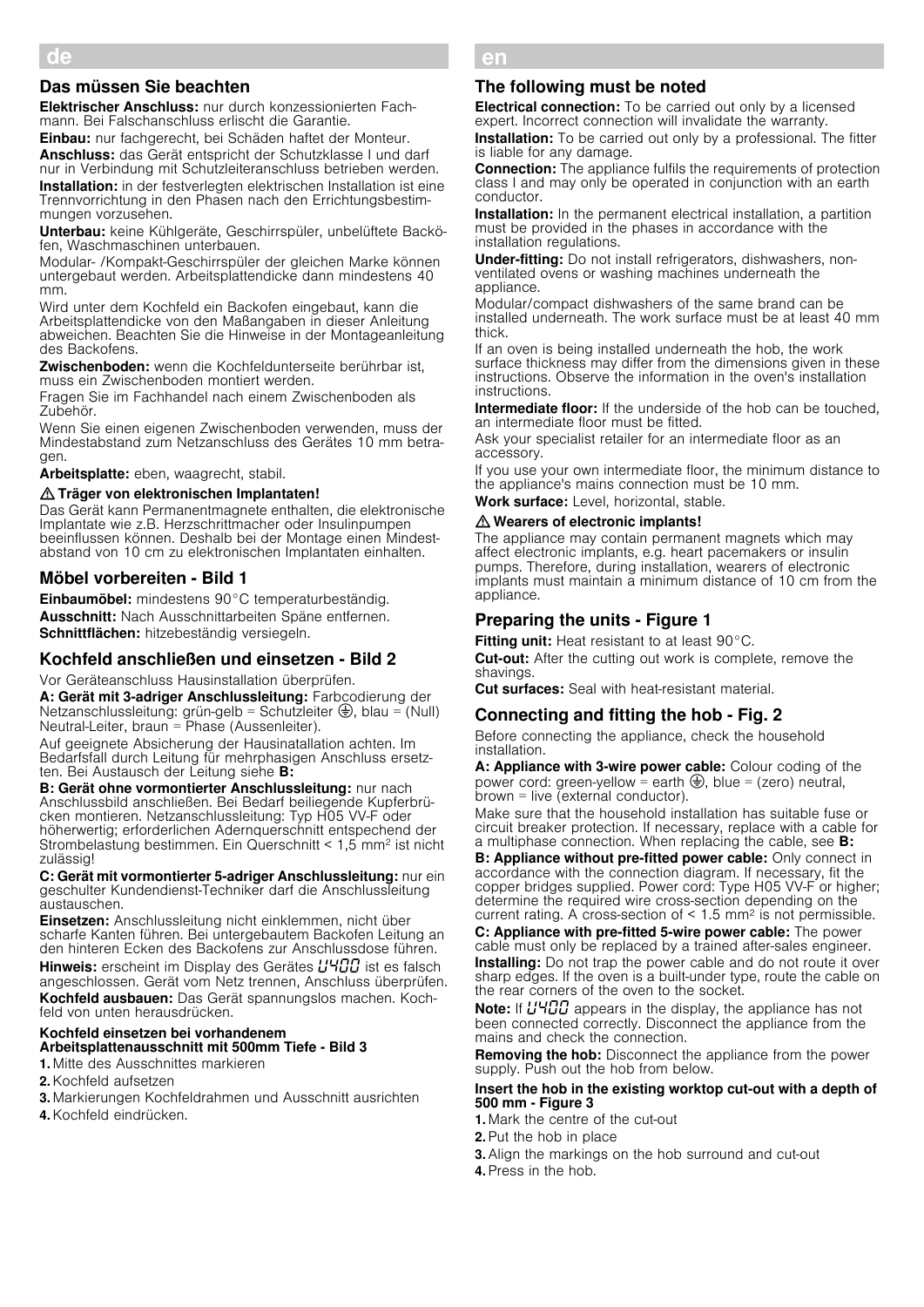# Consignes à respecter

Branchement électrique : uniquement par un spécialiste agréé. Toute erreur de branchement annule la garantie.

Encastrement : uniquement selon les règles de l'art, l'installateur est responsable en cas de dommages. Raccordement : d'appareil correspond à la classe de

protection I et ne doit être utilisé qu'avec un raccordement à la terre.

Installation : Dans l'installation à câblage fixe, un système coupe-circuit dans les phases est à prévoir conformément aux réglementations d'installation.

Sous le plan de travail : ne pas installer d'appareil réfrigérant ni de lave-vaisselle, de four non ventilé ni de lave-linge.

Il est possible d'installer sous le plan de travail un lave-vaisselle compact/modulaire de la même marque. Épaisseur minimale du plan de travail 40 mm.

Si un four est encastré sous la table de cuisson, l'épaisseur du plan de travail peut différer des indications dimensionnelles contenues dans. cette notice. Respectez les consignes de la notice de montage du four.

Plancher intermédiaire : si'il est possible de toucher le dessous de la table de cuisson, il faut monter un plancher de séparation. Des planchers intermédiaires sont disponibles en tant

qu'accessoires dans le commerce spécialisé.

Si vous utilisez votre propre plancher intermédiaire, la distance minimale par rapport à la prise secteur de l'appareil doit être de 10 mm.

Plan de travail : plat, horizontal, stable.

#### : Porteurs d'implants électroniques !

L'appareil peut contenir des aimants permanents qui peuvent influer sur des implants électroniques, par ex. stimulateurs cardiaques ou pompes à insuline. Pour cette raison, lors du montage, respecter une distance minimum de 10 cm par rapport aux implants électroniques.

# Préparation du meuble - fig. 1

Meuble d'encastrement : résistant à une température d'au moins 90°C.

Découpe : Enlever les copeaux après les travaux de découpe. Chants de la découpe : les sceller de façon thermostable.

#### Raccordement de la table de cuisson et mise en place - fig. 2

Avant de raccorder l'appareil, vérifier l'installation domestique. A : appareil avec câble de raccordement à 3 fils : codes de couleur du câble de raccordement : vert-jaune = conducteur de protection  $\bigoplus$ , bleu = (neutre) conducteur neutre, marron = phase (conducteur extérieur).

Veiller à une protection par fusible appropriée de l'installation domestique. En cas de besoin, la remplacer par un câble pour un raccordement multi-phases. En cas de remplacement du câble, voir **B** :

B : appareil sans câble de raccordement prémonté : ne le raccorder que selon le schéma de raccordement. Si nécessaire, monter les ponts en cuivre fournis. Cordon d'alimentation secteur : type H05 VV-F ou supérieur ; déterminer la section des fils requise en fonction de la charge électrique. Une section < 1,5 mm2 n'est pas autorisée !

#### C : Appareil avec câble de raccordement à 5 fils prémonté : seul un technicien SAV formé est habilité à remplacer le câble de raccordement.

Mise en place : ne pas coincer le câble de raccordement, ne pas le faire passer sur des arêtes coupantes. En cas de four installé en dessous, faire passer le câble au niveau des coins arrière du four jusqu'à la prise de raccordement.

Remarque : si *L'HDD* apparaît sur le display de l'appareil, c'est qu'il est mal raccordé. Débrancher l'appareil du secteur, vérifier le branchement.

Dépose de la table de cuisson : mettre l'appareil hors tension. Sortir la table de cuisson en la poussant par le bas.

## Insertion de la table de cuisson en cas de présence de la découpe du plan de travail d'une profondeur de 500 mm - fig. 3

1. Marquer le milieu de la découpe

2.Poser la table de cuisson

3.Aligner les marquages du cadre de la table de cuisson et de la découpe

## Procedere nel modo seguente

Allacciamento elettrico: solo da parte di un tecnico autorizzato. In caso di allacciamento scorretto decade la garanzia.

Montaggio: da eseguirsi esclusivamente in modo corretto; in caso di danni la responsabilità verrà imputata a chi ha eseguito il montaggio.

Collegamento: l'apparecchio rientra nella classe di protezione I e può essere messo in funzione solo se collegato a un conduttore di terra.

Installazione: durante la posa fissa dell'installazione elettrica, è da prevedere un dispositivo di separazione nelle fasi conformemente alle disposizioni dell'allestimento.

Sotto l'apparecchio: non è consentito incassare al di sotto dell'apparecchio frigoriferi, lavastoviglie, forni non ventilati o lavatrici.

Possono essere montate lavastoviglie modulari/compatte della stessa marca. Lo spessore del piano di lavoro deve essere di almeno 40 mm.

Se si installa un forno sotto il piano di cottura, lo spessore del piano di lavoro può differire dalle dimensioni indicate in questo manuale. Prestare attenzione alle avvertenze presenti nelle istruzioni per il montaggio del forno.

Ripiano intermedio: se è possibile toccare il lato inferiore del piano di cottura, è necessario montare un ripiano intermedio. Richiedere presso un rivenditore specializzato un ripiano intermedio come accessorio.

Se si utilizza un proprio ripiano intermedio, la distanza minima dal collegamento elettrico dell'apparecchio deve essere di 10 mm.

Piano di lavoro: stabile, in piano e orizzontale.

#### : Portatori di impianti elettronici!

L'apparecchio può contenere magneti permanenti che possono agire sugli impianti elettronici, quali ad es. pacemaker o pompe di insulina. Pertanto al momento del montaggio i portatori di impianti elettronici devono mantenere una distanza minima di 10 cm.

# Preparazione del mobile: figura 1

I mobili da incasso: termostabili almeno fino a 90 °C. Foro di incasso: Rimuovere i trucioli dopo i lavori di taglio. Superfici di taglio: sigillare in modo refrattario.

# Montaggio e allacciamento: figura 2

Prima dell'allacciamento dell'apparecchio, controllare l'impianto domestico.

#### A: apparecchio con cavo di allacciamento a 3 fili:

codificazione dei colori del cavo di collegamento alla rete elettrica: verde giallo = conduttore di terra  $\bigoplus$ , blu = (zero) conduttore neutro, marrone = fase (conduttore esterno). Verificare la corretta protezione dell'impianto domestico. In caso di necessità sostituire con un cavo per allacciamento polifase. In caso di sostituzione del cavo vedere B:

B: apparecchio senza cavo di allacciamento premontato: attenersi sempre allo schema di collegamento. Se necessario, montare i ponticelli in rame forniti in dotazione. Cavo di collegamento alla rete elettrica: modello H05 VV-F o superiore, determinare la sezione dei cavi necessaria corrispondente al

#### carico di corrente. Una sezione < 1,5 mm2 non è consentita! C: apparecchio con cavo di allacciamento a 5 fili

precedentemente montato: le sostituzioni devono essere effettuate esclusivamente da personale tecnico adeguatamente istruito dal servizio assistenza tecnica.

Inserimento: fare in modo che il cavo non rimanga incastrato e non passi su spigoli vivi. In caso di forni sottostanti, portare il cavo alla presa di collegamento facendolo passare dall'angolo posteriore del forno.

Avvertenze: se sul display dell'apparecchio compare L'HOO significa che l'allacciamento non è stato effettuato in modo corretto. Staccare l'apparecchio dalla rete di alimentazione e controllare l'allacciamento.

Smontaggio del piano di cottura: scollegare l'apparecchio dalla rete elettrica. Estrarre il piano di cottura spingendolo dal basso.

Montare il piano di cottura con foro d'incasso del presente piano di lavoro con profondità 500 mm - Figura 3

1. Marcare il centro del foro d'incasso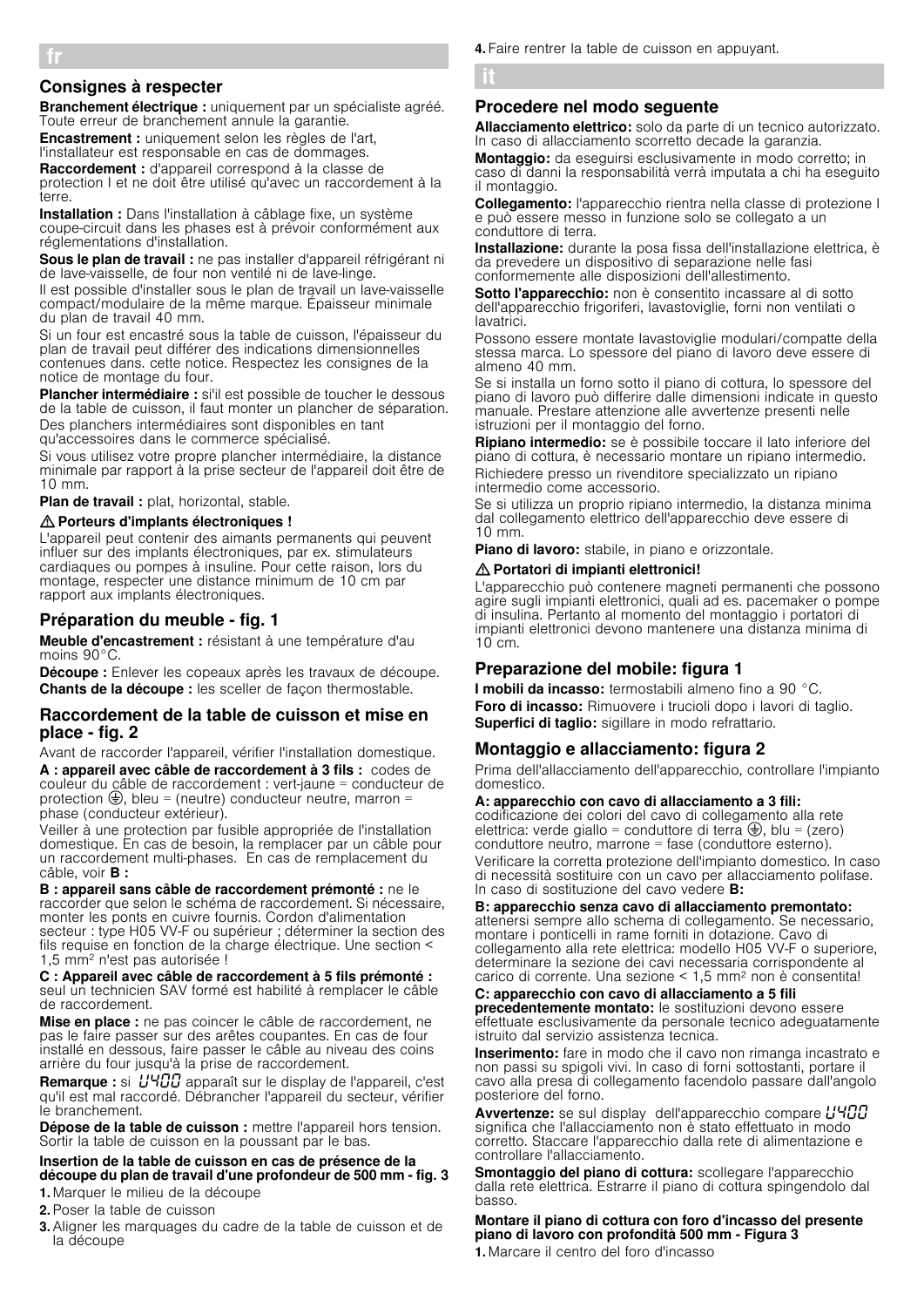- 2.Posizionare il piano di cottura
- 3.Allineare la marcatura sul telaio del piano di cottura a quella sul foro d'incasso
- 4.Spingere il piano di cottura in sede.

# nl

# Hierop dient u te letten

Elektrische aansluiting: alleen door een erkend vakman. In geval van een verkeerde aansluiting komt de garantie te vervallen.

Inbouw: alleen op deskundige wijze, bij schade is de monteur aansprakelijk.

Aansluiting: het apparaat voldoet aan beveiligingsklasse I en mag alleen met een geaarde aansluiting worden gebruikt.

Installatie: de geïnstalleerde elektrische installatie dient volgens de opbouwvoorschriften in de fasen te worden voorzien van een separator.

Onderbouw: geen koelapparaten, vaatwasmachines, ovens zonder ventilatie of wasmachines onderbouwen.

Er kunnen modulaire/compacte vaatwasmachines van hetzelfde merk worden ondergebouwd. Werkplaatdikte minstens 40 mm. Wordt onder de kookplaat een oven ingebouwd, dan kan de dikte van de werkplaat afwijken van de afmetingen in deze gebruiksaanwijzing. Neem de aanwijzingen in de installatiehandleiding bij de oven in acht.

Tussenschot: wanneer de onderkant van de kookplaat kan worden aangeraakt, moet er een tussenschot worden gemonteerd.

Informeer in de vakhandel of er een tussenschot als accessoire verkrijgbaar is.

Wanneer u een eigen tussenschot gebruikt, dient de minimale afstand tot de netaansluiting van het toestel 10 mm te bedragen.

Werkblad: vlak, waterpas, stabiel.

## $\triangle$  Dragers van elektronische implantaten!

Het apparaat kan permanentmagneten bevatten die elektronische implantaten, zoals pacemakers of insulinepompen, kunnen beïnvloeden. Houd daarom bij de montage een afstand van minstens 10 cm tot elektronische implantaten aan.

# Meubel voorbereiden - Afbeelding 1

Inbouwmeubel: tenminste bestand tegen een temperatuur van 90°C.

Uitsnijding: Na uitsnijwerkzaamheden de spaanders verwijderen.

Snijvlakken: hittebestendig afdichten.

# Kookplaat aansluiten en inbrengen - Afbeelding 2

Voor aansluiting van het toestel de huisinstallatie controleren.

A: Apparaat met hoofdleiding (netaansluiting) met 3 aders: kleurcodering van de netaansluiting: groen-geel = aardleiding  $\bigoplus$ , blauw = (nul) neutraalleiding, bruin = fase (buitenleiding).

Let erop dat de huisinstallatie op de juiste manier geaard is. Zo nodig vervangen door een leiding voor meerfasige aansluiting. Bij vervanging van de leiding zie **B:** 

#### B: Apparaat zonder voorgemonteerde hoofdleiding

(netaansluiting): alleen aansluiten volgens aansluitschema.Zo nodig de bijbehorende koperbrug monteren. Hoofdleiding (netaansluiting): type H05 VV-F of hoogwaardiger; vereiste aderdiameter vaststellen aan de hand van de stroombelasting. Een diameter  $< 1.5$  mm<sup>2</sup> is niet toegestaan!

## C: Apparaat met voorgemonteerde hoofdleiding

(netaansluiting) met 5 aders: de aansluitkabel mag alleen worden vervangen door een technicus die door de servicedienst geïnstrueerd is.

Inbrengen: aansluitkabel niet inklemmen, niet over scherpe randen leiden. Is er een oven ondergebouwd, dan de kabel via de achterste hoeken van de oven naar de aansluitdoos leiden.

**Aanwijzing:** verschijnt er op het display van het apparaat  $\mathcal{L}$ HUU, dan is het verkeerd aangesloten.De stekker uit het stopcontact halen, aansluiting controleren.

Kookplaat demonteren: Het apparaat spanningsloos maken. Kookplaat van onderuit naar buiten drukken.

#### Kookplaat inbrengen bij een werkplaatuitsnijding van 500mm diepte - Afbeelding 3

3. Markeringen kookplaatomlijsting en uitsnijding uitlijnen 4.Kookplaat indrukken.

# da

# Følgende anvisninger skal overholdes:

Elektrisk tilslutning: Må kun foretages af en autoriseret elektriker. Ved forkert tilslutning bortfalder garantiens gyldighed. Montage: Skal udføres fagligt korrekt, ved evt. skader hæfter montøren.

**Tilslutning:** Apparatet opfylder beskyttelsesklasse I og må udelukkende anvendes med tilsluttet jordforbindelse. Installation: Ved en fast elektrisk installation skal der være monteret en afbryderanordning på faserne i henhold til installationsbestemmelserne

Indbygning: Der må ikke indbygges køle-/fryseskabe, opvaskemaskiner, uventilerede ovne eller vaskemaskiner under apparatet.

Modul-/kompakt-opvaskemaskiner af samme mærke kan indbygges nedenunder. Bordpladetykkelse minimum 40 mm. Hvis der indbygges en ovn under kogetoppen, kan bordpladens tykkelse afvige fra de angivne mål i denne vejledning. Følg anvisningerne i ovnens montagevejledning.

Mellembunde: Hvis kogetoppens underside kan berøres, skal der monteres en mellembund.

Der kan fås mellembunde som tilbehør hos forhandleren. Hvis der anvendes en anden mellembund, skal afstanden til apparatets nettilslutning minimum være 10 mm.

Bordplade: Plan, vandret, stabil.

#### : Personer med elektroniske implantater!

Apparatet kan indeholde permanente magneter, som kan påvirke elektroniske implantater, f.eks. pacemakere eller insulinpumper. Overhold derfor en minimumafstand på 10 cm til elektroniske implantater ved montagen.

# Forberedelse af køkkenelement - figur 1

Køkkenelementer til indbygning: Som minimum temperaturbestandige til 90ºC.

Udskæring: Fjern alle spåner, når udskæringen er færdig. Snitflader: Skal forsynes med varmebestandig forsegling.

# Tilslutning og isætning af kogesektion figur 2

Kontroller den elektriske installation i huset, inden apparatet tilsluttes.

## A: Apparat med tilslutningsledning med 3 ledere:

Nettilslutningsledningens farvemarkeringer: Grøn-gul = beskyttelsesleder (jord)  $\bigoplus$ , blå = (nul) nulleder, brun = fase (yderleder).

Det skal sikres, at der er en egnet afsikring i husets installation. Om nødvendigt skal ledningen udskiftes med en ledning til flerfaset tilslutning. I tilfælde af udskiftning af ledningen, se B:

B: Apparat uden formonteret tilslutningsledning: Må kun tilsluttes iht. tilslutningsdiagrammet.Monter om nødvendigt de leverede kobber-kortslutningsbøjler. Nettilslutningsledning: Type H05 VV-F eller højere. Fastlæg det nødvendige ledningskvadrat svarende til strømbelastningen. Et ledningskvadrat på < 1,5 mm2 er ikke tilladt!

C: Apparat med formonteret tilslutningsledning med 5 ledere: Tilslutningsledningen må kun udskiftes af en uddannet kundeservice-tekniker.

Indbygning: Tilslutningsledningen må ikke komme i klemme og ikke lægges over skarpe kanter. Hvis der er indbygget en ovn nedenunder, skal ledningen føres over ovnens bageste hjørner til tilslutningsdåsen.

Bemærk: Hyjs HHCC vises i apparatets display, er det tilsluttet forkert.Afbryd strømforsyningen til apparatet, og kontroller tilslutningen.

Demontere kogesektion: Apparatet skal gøres spændingsløst. Tryk kogesektionen op nedefra.

#### Isætning af kogesektion i en færdig udskæring i en bordplade med en tykkelse på 500 mm - figur 3

- 1. Marker midten af udskæringen
- 2.Sæt kogesektion i udskæringen
- 3. Indjuster markeringerne på udskæringen og på kogesektionens ramme
- 4. Tryk kogesektionen på plads.

1. Het midden van de uitsnijding markeren

2.Kookplaat plaatsen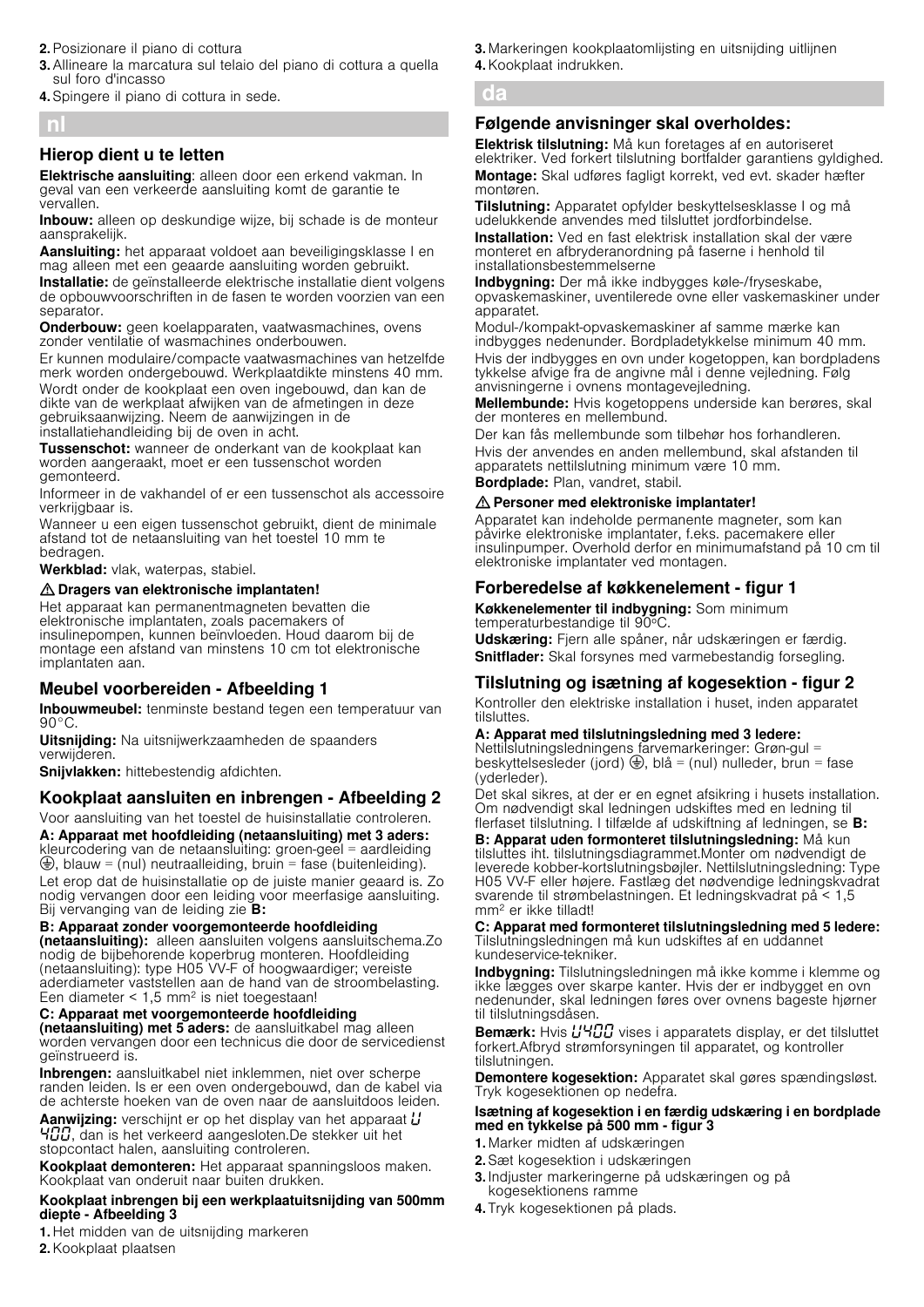## Indicações a respeitar

Ligação elétrica: deve ser efetuada apenas por um especialista. Uma ligação errada anula a garantia.

Montagem: conforme especificado, em caso de danos, a responsabilidade será do instalador.

Ligação: o aparelho corresponde à classe de proteção I e só pode ser utilizado em conjunto com um condutor de proteção. Instalação: na instalação elétrica fixa deve estar previsto um dispositivo de corte nas fases de acordo com as regras de instalação.

Instalação por baixo do equipamento: por baixo não devem ser instalados equipamentos de frio, máquinas de lavar loiça, fornos sem ventilação, máquinas de lavar roupa.

As máquinas de lavar loiça modulares/compactas da mesma marca podem ser instaladas por baixo do equipamento. Espessura da bancada, no mínimo, 40 mm.

Se for montado um forno por baixo da placa de cozinhar, a espessura da bancada pode divergir das medidas indicadas neste manual. Respeite as indicações constantes das instruções de montagem do forno.

Fundo intermédio: se for possível tocar na parte inferior da placa de cozinhar, é necessário montar um fundo intermédio. Procure no comércio especializado um fundo intermédio como acessório.

Se utilizar um fundo intermédio próprio, a distância mínima em relação à ligação elétrica do aparelho deverá ser de 10 mm. Bancada: plana, horizontal, robusta.

#### : Portadores de implantes eletrónicos!

O aparelho pode conter ímanes permanentes que podem afetar implantes eletrónicos, por exemplo, pacemakers ou bombas de insulina. Por isso, durante a montagem deve respeitar-se uma distância mínima de 10 cm em relação aos implantes eletrónicos.

# Preparar o móvel - figura 1

Móvel de montagem: resistência mínima a temperaturas até  $90^{\circ}$ C.

Abertura recortada: Depois de proceder aos trabalhos de recorte, remova as aparas.

Superfícies cortadas: sele-as de modo a que resistam a temperaturas elevadas.

#### Ligar e inserir a placa de cozinhar - figura 2

Antes de ligar o aparelho, verifique a instalação da casa.

A: Aparelho com cabo de ligação de 3 condutores: código de cores do cabo de ligação à corrente: verde-amarelo = condutor de proteção  $\bigoplus$ , azul = (zero) condutor neutro, castanho = fase (condutor de fase).

Tenha em atenção a segurança adequada da instalação da sua casa. Se necessário, substitua por um cabo de ligação de várias fases. Em caso de substituição do cabo, consulte B:

B: Aparelho sem cabo de ligação pré-montado : ligar apenas de acordo com o esquema de ligações. Se necessário, monte a ponte de cobre juntamente fornecida. Cabo de ligação à rede: tipo H05 VV-F ou superior; determinar a secção transversal do cabo de acordo com a carga elétrica. Não é permitida uma secção transversal < 1,5 mm2!

# C: Aparelho com cabo de ligação pré-montado de 5

condutores: o cabo de ligação só pode ser substituído por um técnico de assistência devidamente qualificado.

Colocação: Não entale o cabo de ligação nem o passe por arestas vivas. Se existir um forno instalado por baixo, passe o cabo pelos cantos posteriores do forno até à tomada.

Nota: se aparecer no visor do aparelho  $\mu$ H $\pi$ a ligação foi efetuada incorretamente. Desligue o aparelho da corrente e verifique a ligação.

Desmontar a placa de cozinhar: desligue o aparelho da corrente. Retire a placa de cozinhar, pressionando por baixo.

#### Colocar a placa de cozinhar num recorte existente da bancada de trabalho com 500 mm de profundidade - Bild 3

1. Marcar o meio do recorte

- 2. Colocar a placa de cozinhar
- 3.Alinhar as marcações, a moldura da placa de cozinhar e o recorte
- 4.Pressione a placa de cozinhar para dentro.

# es

#### Se debe tener en cuenta:

Conexión eléctrica: solo a cargo de un técnico especialista autorizado. Si se hace una conexión incorrecta, la garantía no tendrá validez.

Montaje: conforme a las reglas profesionales; en caso de daños, el responsable será el montador.

Conexión: el aparato pertenece a la clase de protección I y solo puede utilizarse en combinación con una conexión con conductor de toma a tierra.

Instalación: según las normas, la instalación eléctrica con toma de tierra deberá disponer de un dispositivo de separación en las fases.

Montaje bajo encimera: no montar bajo encimeras neveras, lavavajillas, hornos sin ventilación ni lavadoras.

Los lavavajillas modulares o compactos de la misma marca se pueden montar bajo encimeras. El grosor de la encimera debe ser de al menos 40 mm.

Si se monta un horno debajo de una placa de cocción, el grosor de la encimera puede diferir de las dimensiones indicadas en estas instrucciones. Observe las indicaciones de las instrucciones de montaje del horno.

Fondo intermedio: si la parte inferior de la placa de cocción queda accesible, debe montarse un fondo intermedio.

Pedir en un establecimiento especializado un fondo intermedio como accesorio.

Si se utiliza un fondo intermedio propio, la distancia mínima de la conexión a red del aparato debe ser de 10 mm.

Encimera: plana, horizontal, estable.

#### $\triangle$ : Personas con implantes electrónicos!

El aparato puede contener imanes permanentes, los cuales pueden repercutir en el correcto funcionamiento de implantes electrónicos, como marcapasos o bombas de insulina. Por ello, durante el montaje es necesario mantener una distancia mínima de 10 cm respecto a implantes electrónicos.

#### Preparación de los muebles - Figura 1

Muebles empotrados: resistentes a una temperatura de 90°C como mínimo.

Hueco: Retirar las virutas después de los trabajos de corte. Superficies de corte: sellar con material resistente al calor.

#### Conexión y montaje de la placa de cocción - Figura 2

Comprobar la instalación doméstica antes de conectar el aparato.

A: Aparato con cable de conexión de 3 conductores: observar el código cromático del cable de conexión a la red: verdeamarillo = toma a tierra  $\bigoplus$ , azul = (cero) conductor neutro, marrón = fase (conductor exterior).

Verificar que la instalación doméstica disponga de los fusibles apropiados. En caso necesario, sustituir por un cable para conexión polifásica. En caso de sustitución del cable, ver B:

B: Aparato sin cable de conexión preinstalado: conectar únicamente conforme al esquema de conexión.En caso necesario, montar los puentes de cobre adjuntos. Cable de conexión a la red: modelo H05 VV-F o superior, determinar la sección de los hilos necesaria en función de la carga de corriente. No está permitido utilizar una sección transversal de < 1,5 mm2.

C: Aparato con cable de conexión de 5 hilos preinstalado: el cambio del cable de conexión deberá realizarlo únicamente personal técnico del Servicio de Asistencia con formación específica.

Colocación: no aprisionar el cable de conexión ni pasarlo por bordes afilados. Si hay un horno montado debajo, pasar el cable por las esquinas traseras del horno hasta la caja de conexión.

**Aviso:** Si en la pantalla del aparato aparece  $\mu$ 400, significa que está mal conectado.Desconectar el aparato de la red y comprobar la conexión.

Desmontaje de la placa de cocción: desconectar el aparato de la corriente. Extraer la placa de cocción empujando desde abajo.

#### Colocar la placa de cocción en el hueco disponible de la encimera con una profundidad de 500 mm - Figura 3

1. Marcar el centro del hueco

2. Colocar la placa de cocción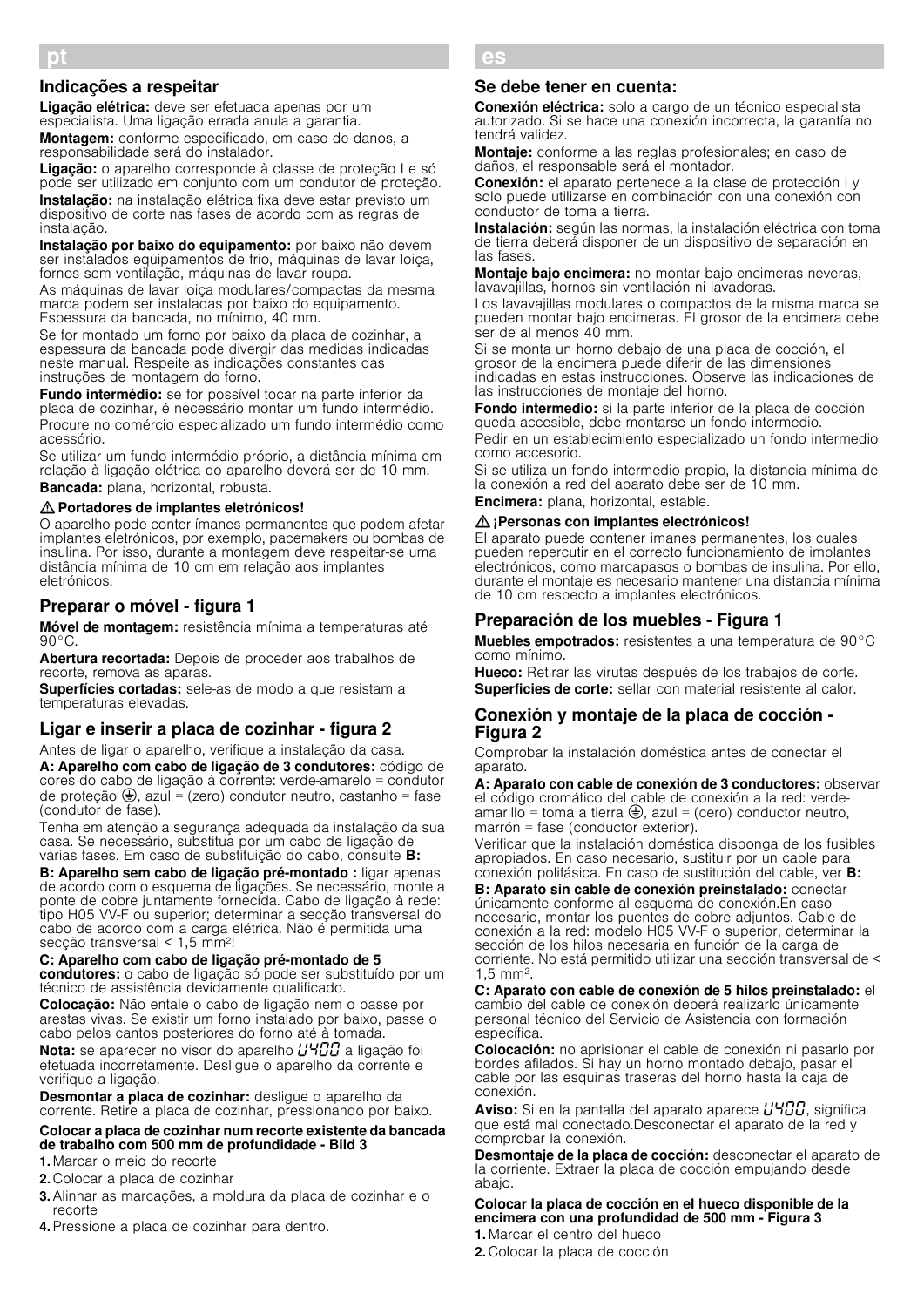- 3.Alinear las marcas de los marcos de la placa de cocción con el hueco
- 4. Insertar la placa de cocción

el

## Αυτό πρέπει να προσέξετε

Ηλεκτρική σύνδεση: Μόνο από έναν αδειούχο ηλεκτρολόγο. Σε περίπτωση εσφαλμένης σύνδεσης παύει να ισχύει η εγγύηση. Τοποθέτηση: Μόνο εξειδικευμένη εγκατάσταση, σε περίπτωση ζημιών την ευθύνη φέρει ο εγκαταστάτης.

Sύνδεση: Η συσκευή ανταποκρίνεται στην κατηγορία προστασίας I και επιτρέπεται να λειτουργεί μόνο σε συνδυασμό με σύνδεση αγωγού προστασίας (γείωση).

Εγκατάσταση: Στη μόνιμη ηλεκτρική εγκατάσταση πρέπει να προβλέπεται μια διάταξη διακοπής στις φάσεις σύμφωνα με τους κανονισμούς εγκατάστασης.

Τοποθέτηση κάτω από τον πάγκο εργασίας: Καμία τοποθέτηση κάτω από τον πάγκο εργασίας ψυγείων, πλυντηρίων πιάτων, φούρνων χωρίς αερισμό, πλυντηρίων ρούχων.

Δομοστοιχειωτά/συμπαγή πλυντήρια πιάτων της ίδιας μάρκας μπορούν να τοποθετηθούν από κάτω. Πάχος πάγκου εργασίας το λιγότερο 40 mm.

Εάν κάτω από μια βάση εστιών τοποθετηθεί ένας φούρνος, μπορεί να διαφέρει το πάχος του πάγκου εργασίας από τις τιμές των διαστάσεων σε αυτές τις οδηγίες. Προσέξτε τις υποδείξεις στις οδηγίες συναρμολόγησης του φούρνου.

Ενδιάμεσος πάτος: Εάν η κάτω μεριά της βάσης εστιών είναι προσιτή, πρέπει να τοποθετηθεί ένας ενδιάμεσος πάτος. Ρωτήστε στα ειδικά καταστήματα για έναν ενδιάμεσο πάτο ως εξάρτημα.

Εάν χρησιμοποιήσετε ένα δικό σας ενδιάμεσο πάτο, πρέπει η ελάχιστη απόσταση από τη σύνδεση στο δίκτυο της συσκευής να είναι 10 mm.

Πάγκος εργασίας: Επίπεδος, οριζόντιος, σταθερός.

: Φορείς ηλεκτρονικών στοιχείων εμφύτευσης!

Η συσκευή μπορεί να περιέχει μόνιμους μαγνήτες, οι οποίοι μπορούν να επηρεάσουν αρνητικά τα ηλεκτρονικά στοιχεία εμφύτευσης, π.χ. βηματοδότες καρδιάς ή αντλίες ινσουλίνης. Γι' αυτό κατά τη συναρμολόγηση τηρήστε μια ελάχιστη απόσταση 10 cm από τα ηλεκτρονικά στοιχεία εμφύτευσης.

## Προετοιμασία του ντουλαπιού - Εικ. 1

Εντοιχιζόμενα ντουλάπια: Ανθεκτικά στη θερμοκρασία το λιγότερο μέχρι 90°C.

Άνοιγμα: Μετά τις εργασίες κοπής των ανοιγμάτων απομακρύνετε τα απόβλητα (πριονίδια, γρέζια).

Επιφάνειες τομής: Σφραγίστε τις μ' ένα στεγανοποιητικό υλικό ανθεκτικό στη θερμότητα.

# Σύνδεση και τοποθέτηση της βάσης εστιών - Εικ. 2

Πριν τη σύνδεση της συσκευής ελέγξτε την οικιακή ηλεκτρική εγκατάσταση.

A: Συσκευή με καλώδιο σύνδεσης 3 κλώνων: Κώδικας χρωμάτων του καλωδίου σύνδεσης στο δίκτυο του ρεύματος: Πράσινο-κίτρινο = Αγωγός προστασίας (γείωση) ⊜, Μπλε = (μηδέν) Ουδέτερος αγωγός, Καφέ = Φάση (εξωτερικός αγωγός).

Προσέξτε για κατάλληλη ασφάλεια στην οικιακή ηλεκτρική εγκατάσταση. Σε περίπτωση που χρειάζεται αντικαταστήστε το με καλώδιο για σύνδεση περισσοτέρων φάσεων. Σε περίπτωση αντικατάστασης του καλωδίου βλέπε B:

B: Συσκευή χωρίς προσυναρμολογημένο καλώδιο σύνδεσης: Συνδέστε τη συσκευή μόνο σύμφωνα με το σχέδιο σύνδεσης.Σε περίπτωση που χρειάζεται, τοποθετήστε τα συνημμένα χάλκινα εξαρτήματα γεφύρωσης. Καλώδιο σύνδεσης στο δίκτυο του ρεύματος: Τύπος H05 VV-F ή ανώτερο, καθορίστε την απαραίτητη διατομή των κλώνων σύμφωνα με το φορτίο του ρεύματος. Μια διατομή < 1,5 mm2 δεν επιτρέπεται!

C: Συσκευή με ήδη τοποθετημένο καλώδιο σύνδεσης 5 κλώνων: Μόνο ένας εκπαιδευμένος τεχνικός του τμήματος εξυπηρέτησης πελατών επιτρέπεται να αντικαταστήσει το καλώδιο σύνδεσης.

Τοποθέτηση: Μη μαγκώσετε το καλώδιο σύνδεσης, μην το περάσετε πάνω από κοφτερές ακμές. Σε περίπτωση που ο φούρνος είναι τοποθετημένος από κάτω οδηγήστε το καλώδιο στις πίσω γωνίες του φούρνου προς το κουτί σύνδεσης.

Υπόδειξη: Εάν στην οθόνη ενδείξεων της συσκευής εμφανίζεται το σύμβολο  $\mu$ 4 $\mu$ , τότε η σύνδεση είναι λάθος.Αποσυνδέστε τη συσκευή από το ηλεκτρικό δίκτυο, ελέγξτε τη σύνδεση. Αφαίρεση της βάσης εστιών: Θέστε τη συσκευή εκτός τάσης.

Σπρώξτε από κάτω τη βάση εστιών προς τα έξω.

#### Τοποθετήστε τη βάση εστιών σε ένα υφιστάμενο άνοιγμα πάγκου εργασίας με 500 mm βάθος - Εικ. 3

1. Σημαδέψτε το κέντρο του ανοίγματος

2. Τοποθετήστε τη βάση εστιών

3. Ευθυγραμμίστε τα μαρκαρίσματα στο πλαίσιο της βάσης εστιών και στο άνοιγμα

4. Πιέστε μέσα τη βάση εστιών.

## no

# Dette må du være oppmerksom på

Elektrisk tilkobling skal bare utføres av en autorisert fagperson. Garantien bortfaller ved feil i tilkoblingen.

Innbygging skal utføres fagmessig. Montøren holdes ansvarlig for eventuelle skader.

Tilkobling: Apparatet er i samsvar med beskyttelsesklasse I og må bare kobles til jordet stikkontakt.

Installasion: I den faste elektriske installasionen skal det i henhold til regelverket være en skillebryter i fasene.

Underbygging: Enheten skal ikke monteres over kjøleapparater, oppvaskmaskiner, stekeovner uten lufting eller vaskemaskiner.

Modular/kompakt oppvaskmaskin av samme merke kan bygges inn i kjøkkenseksjonen. Arbeidsplatetykkelse minst 40 mm.

Dersom det skal bygges inn en stekeovn under platetoppen, kan tykkelsen på arbeidsplaten avvike fra målene i denne anvisningen. Følg veiledningen i monteringsanvisningen for stekeovnen.

Mellombunn: Dersom undersiden av kokesonen kan berøres, må det monteres en mellombunn.

Spør i faghandelen etter mellombunn som tilbehør. Ved montering av egen mellombunn, skal minsteavstanden til apparatets strømtilkobling være 10 mm.

Arbeidsplate: Jevn, vannrett, stabil.

#### : Personer med elektroniske implantater!

Apparatet kan inneholde permanentmagneter som kan påvirke elektroniske implantater, som f.eks. pacemakere eller insulinpumper. Hold derfor en minsteavstand på 10 cm til elektroniske implantater ved monteringen.

# Klargjøring av kjøkkenelementene – figur 1

Innbyggingselementer: må tåle temperaturer på minst 90 °C. Utskjæring: Fjern spon etter utskjæringsarbeider. Snittflater: må gjøres varmebestandige.

## Innsetting og tilkobling av kokesonen – figur 2

Før apparatet kobles til, må husanlegget kontrolleres.

## A: Apparat med tilkoblingsledning med tre ledere:

Fargekoding for nettledningen: grønn-gul = jordledning  $\bigoplus$ , blå = (null) nøytralleder, brun = fase (ytterleder).

Sørg for at det er en egnet sikring i husanlegget. Ved behov må den byttes ut med en flerfaseledning. For bytte av ledning, se B:

B: Apparat uten tilkoblingsledning: Tilkoblingen må skje iht. tilkoblingsskissen.Monter vedlagte kobberstrapper ved behov. Nettledning: Type H05 VV-F eller høyere; fastsett nødvendig ledertverrsnitt i henhold til strømbelastningen. Et tverrsnitt på < 1,5 mm2 er ikke tillatt!

C: Apparat med påmontert tilkoblingsledning med fem ledere: Tilkoblingsledningen må bare byttes av en opplært servicetekniker.

Innsetting: Tilkoblingsledningen må ikke komme i klem og må ikke trekkes over skarpe kanter. Hvis det er montert stekeovn under kokesonen, må ledningen legges rundt de bakre hjørnene på stekeovnen og til stikkontakten.

Merknad: Hvis HHDD vises i apparatets display, er det feil ved tilkoblingen.Koble apparatet fra strømnettet og kontroller tilkoblingen.

Demontering av kokesonen: Apparatet må gjøres spenningsløst. Trykk ut kokesonen fra undersiden.

#### Sette inn kokesone ved eksisterende arbeidsplateutskjæring med 500 mm dybde – bilde 3

- 1. Merk av midten på utskjæringen
- 2.Sett på kokesonen
- 3. Juster merkene på kokesonerammen og utskjæringen til hverandre
- 4. Trykk på plass kokesonen.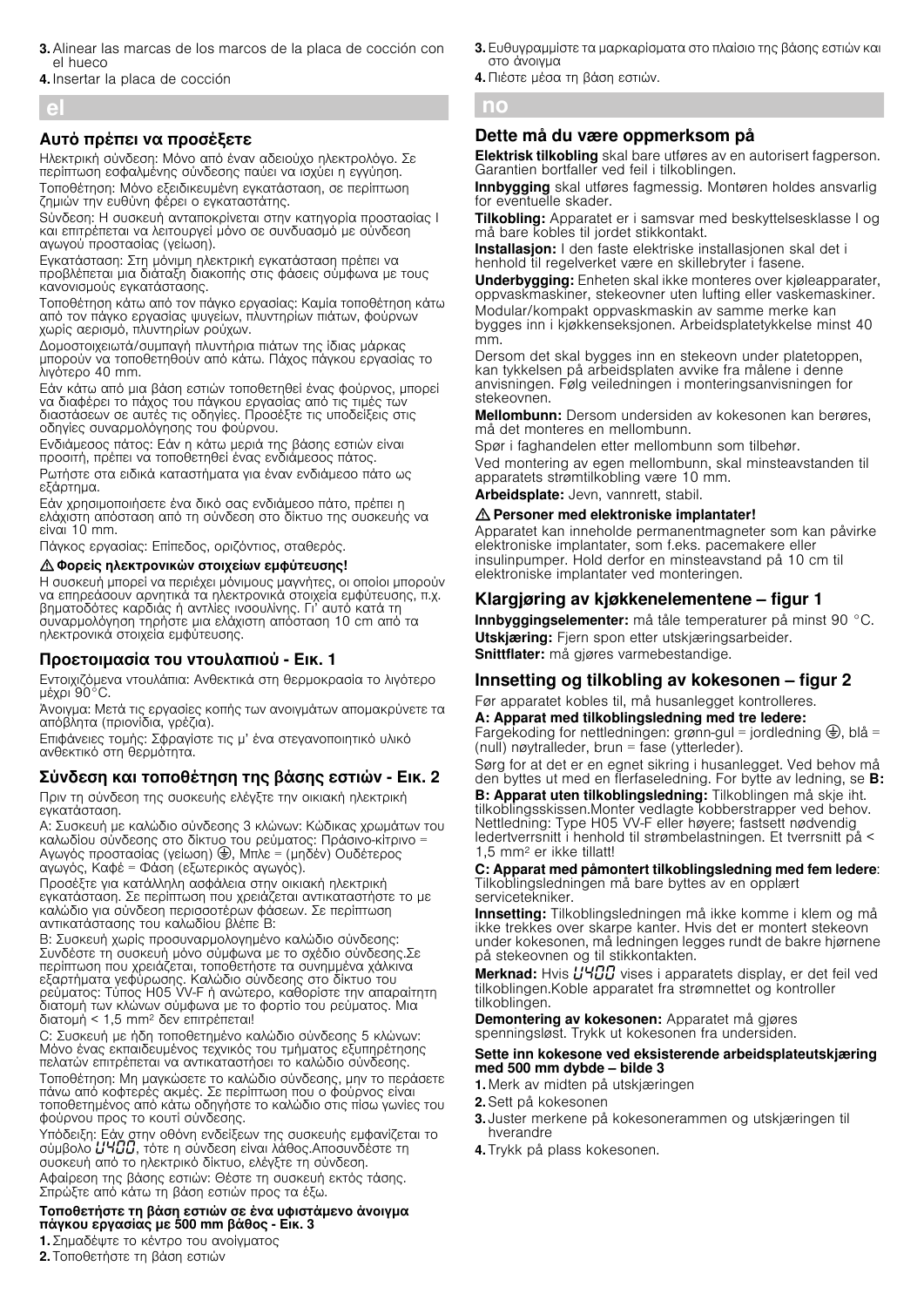# Viktigt!

sv

Elanslutning: kräver behörig elektriker. Garantin gäller inte vid felanslutning.

Inbyggnad: ska vara korrekt gjord, installatören ansvarar för skador.

Anslutning: enheten har skyddsklass I och kräver jordning. Installation: fast installation kräver fasavskiljare enligt föreskrifterna.

Underliggande inbyggnad: ingen inbyggnad av kyl, diskmaskin, oventilerad ugn eller tvättmaskin under enheten. Modul-/kompaktdiskmaskin av samma märke går att bygga in undertill. Minsta bänkskivtjocklek 40 mm.

Bänkskivtjockleken kan avvika från måttangivelserna i bruksanvisningen vid inbyggnadsugn under hällen. Följ anvisningarna i ugnens monteringsanvisning.

Hyllplan: går det att komma åt hällens undersida, så måste du sätta in ett hyllplan under.

Hyllplan finns som tillbehör hos återförsäljarna.

Om du använder eget hyllplan som mellanlägg, måste minsta avstånd till enhetens nätanslutning vara 10 mm.

Bänkskiva: plan, vågrät, stabil.

# : Om du har elektroniska implantat!

Enheten kan innehålla permanentmagneter som kan påverka elektroniska implantat som t.ex. pacemaker och insulinpumpar. Håll 10 cm minimiavstånd vid installation om du har elektroniska implantat.

## Förberedelse av möbel - bild 1

Inbyggnadsmöbel: ska tåla minst 90°C. Urtag: Ta bort sågspånen när du gjort urtag. Snittytor: värmebeständig försegling.

## Anslutning och montering av häll - bild 2

Kontrollera avsäkringarna innan du ansluter enheten.

A: enhet med jordad 3-ledarsladd: elanslutningens färgkodning: grön-gul = skyddsjord  $\bigoplus$ , blå = (nolla) nolledare, brun = fas (ytterledare).

Kontrollera att avsäkringen räcker till för installationen. Byt till trefasanslutning, om det behövs. Sladdbyte, se B:

B: enhet utan förmonterad sladd: anslut bara som kopplingsschemat anger.Montera de medföljande kopparbyglingarna, om det behövs. Elanslutning: typ H05 VV-F eller bättre; se till så att ledararean matchar strömbelastningen. Ledararea < 1,5 mm2 är inte tillåten!

C: enhet med förmonterad 5-ledarsladd: det är bara utbildad servicetekniker som får byta sladd.

Montering: kläm inte sladden och dra den inte över vassa kanter. Vid underbyggd ugn, dra sladden till vägguttaget via ugnens bakre hörn.

Tips: får du upp  $L^1$ <sup>1</sup>  $L^2$  på enhetens display, så är den felansluten.Dra ur kontakten och kontrollera anslutningen. Demontering av häll: koppla bort enheten från elnätet. Tryck ut hällen underifrån.

Inbyggnad av spishäll i befintligt, 500 mm djupt urtag - Bild 3 1. Markera mitten av urtaget

2.Sätta i hällen

- 3.Passa in hällinfattningen i urtaget
- 4.Snäpp fast hällen.

# fi

## Ota seuraavat seikat huomioon

Sähköliitäntä: teetä vain valtuutetulla asentajalla. Jos liitäntä on virheellinen, takuu raukeaa.

Asennus: vain ammattimainen, vaurioista vastaa asentaja. Liitäntä: laitteen suojaluokka on I, ja sen käyttö on sallittu vain maadoitusliitännän kanssa.

Asennus: kiinteä sähköliitäntä on varustettava asennusmääräysten mukaisella vaihejohtojen katkaisimella.

Asennus alapuolelle: älä asenna alapuolelle kylmälaitetta, astianpesukonetta, ilman omaa ilmanvaihtoa olevaa uunia, pyykinpesukonetta.

Alapuolelle voidaan asentaa samanmerkkinen moduulirakenteinen/kompakti astianpesukone. Työtason vahvuus vähintään 40 mm.

Jos keittotason alapuolelle asennetaan uuni, työtason vahvuus voi poiketa tämän ohjeen mittatiedoista. Noudata uunin asennusohjeessa olevia ohjeita.

Välipohja: jos keittotason alapuoleen pääsee käsiksi, on asennettava välipohja.

Kysy alan liikkeestä varusteena saatavaa välipohjaa. Jos käytät omaa välipohjaa, etäisyyden laitteen verkkoliitäntään pitää olla vähintään 10 mm.

Työtaso: tasainen, vaakatasossa oleva, vakaa.

#### : Elektronisten implanttien käyttäjät!

Laitteessa voi olla kestomagneetteja, jotka voivat vaikuttaa elektronisiin implantteihin, esimerkiksi sydämentahdistimiin tai insuliinipumppuihin. Pidä sen tähden asennuksen yhteydessä vähintään 10 cm:n etäisyys elektronisiin implantteihin.

## Kalusteen valmistelu - kuva 1

Kaluste: kestettävä vähintään 90 °C lämpötilaa. Aukko: Poista lastut aukon tekemisen jälkeen. Aukon reunat: käsittele kuumuutta kestäviksi.

# Keittotason liittäminen ja asentaminen - kuva 2

Varmista ennen laitteen asentamista taloverkossa oleva sulakekoko.

A: Laite, jossa 3-johtiminen liitäntäjohto: Verkkoliitäntäjohdon värikoodit: vihreä-keltainen = suojajohdin  $\bigoplus$ , sininen = (nolla) nollajohdin, ruskea = vaihe (vaihejohdin). Varmista, että taloverkossa oleva sulakekoko on riittävä. Tarvittaessa korvaa johto monivaiheliitäntäjohdolla. Johdon

vaihdon yhteydessä ks. B: B: Laite ilman esiasennettua liitäntäjohtoa: liitä laite vain liitäntäkuvan mukaan. Käytä tarvittaessa mukana toimitettuja kupariliittimiä. Verkkoliitäntäjohto: tyyppi H05 VV-F tai korkeampiarvoinen; määritä tarvittava johtimen halkaisija virran kuormituksen mukaan. Halkaisija ei saa olla < 1,5 mm2!

## C: Laite, jossa esiasennettu 5-johtiminen liitäntäjohto:

liitäntäjohdon saa vaihtaa vain koulutettu huoltopalveluteknikko. Asentaminen: varmista, että liitäntäjohto ei jää puristuksiin tai kulje terävien kulmien yli. Jos keittotason alla on uuni, vie verkkoliitäntäjohto uunin takakulmista liitäntärasiaan.

Huomautus: Jos laitteen näyttöön ilmestyy //400. laite on liitetty väärin. Irrota laite sähköverkosta, tarkasta liitäntä. Keittotason irrotus: Kytke laitteesta virta pois. Paina keittotaso alhaalta päin pois paikaltaan.

#### Keittotason asettaminen paikalleen, kun valmis työtason leikkaus 500 mm syvä - kuva 3

1. Merkitse leikkauksen keskikohta

- 2.Aseta keittotaso paikalleen
- 3.Kohdista keittotason kehyksen ja leikkauksen merkinnät

4.Paina keittotaso sisään.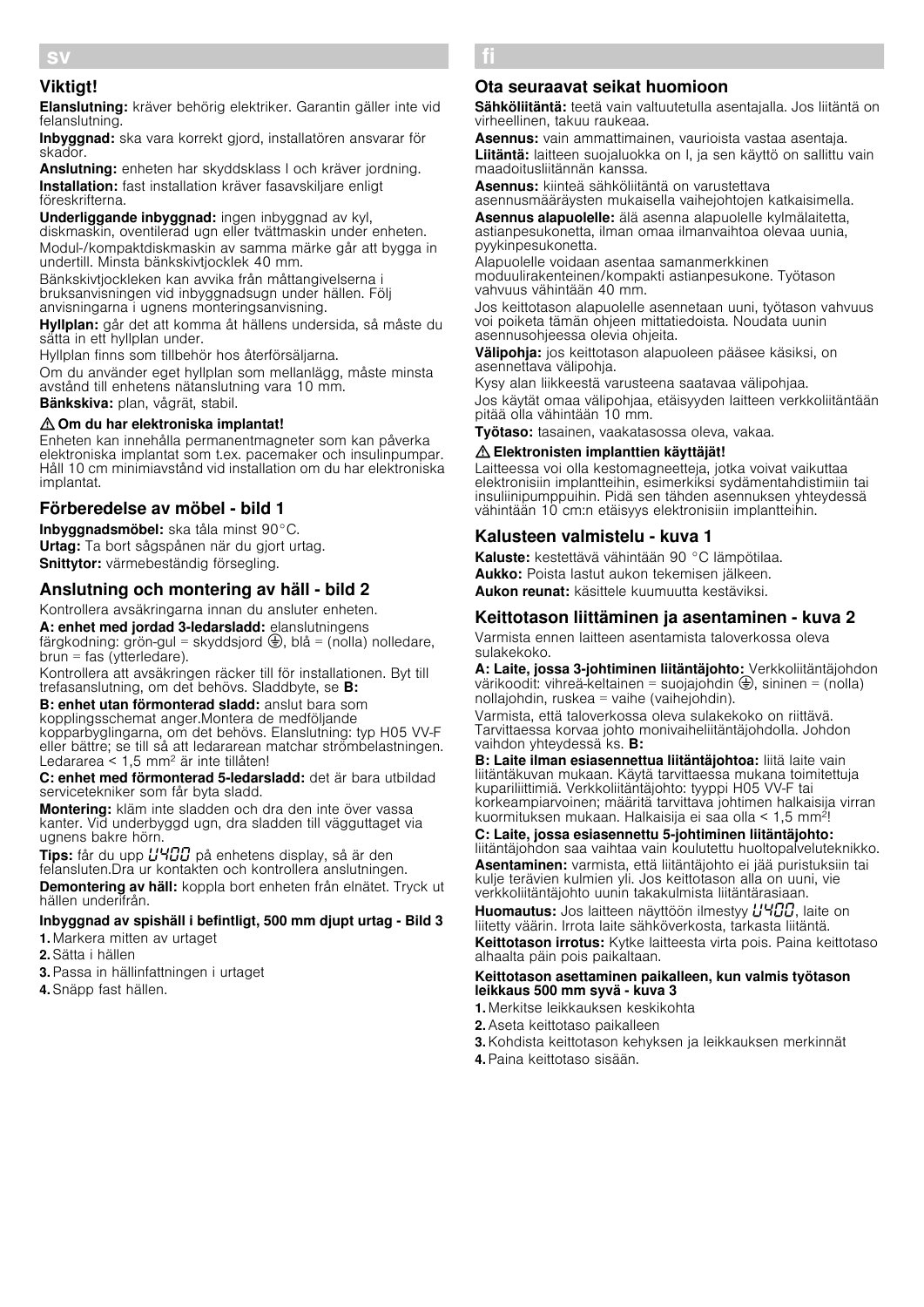# На что следует обратить внимание

Подключение к электросети: должно осуществляться только уполномоченным специалистом. В случае неправильного подключения гарантия теряет свою силу.

Монтаж: только квалифицированный, ответственность за повреждения несёт сборщик.

Подключение: прибор соответствует классу защиты I и может использоваться только в сочетании с розеткой с заземлением. Электромонтаж: В установленном неподвижно

электрооборудовании должен быть предусмотрен специальный выключатель для размыкания в фазах согласно условиям монтажа.

Встраивание техники под прибором: нельзя встраивать холодильники, посудомоечные машины, невентилируемые духовые шкафы, стиральные машины.

Возможно встраивание под прибором модульных/компактных посудомоечных машин аналогичной марки. При этом толщина столешницы должна быть не менее 40 мм.

При установке под варочной панелью духового шкафа толщина столешницы может отличаться от размеров, приведенных в этом руководстве. В этом случае необходимо соблюдать указания руководства по монтажу духового шкафа.

Промежуточная полка: если нижняя сторона варочной панели открыта, необходимо установить промежуточную полку.

Узнайте о возможности приобретения промежуточной полки в сервисной службе.

Если вы используете собственную промежуточную полку, то расстояние от полки до места подключения прибора к электросети должно быть не менее 10 мм.

Столешница: должна быть ровная и установлена горизонтально и устойчиво.

# : Лица, имеющие электронные имплантаты!

В прибор могут быть встроены постоянные магниты,<br>воздействующие на электронные имплантаты, например, на кардиостимулятор или инжектор инсулина. Поэтому при монтаже следует соблюдать минимальное расстояние до электронных имплантатов 10 см.

# Подготовка мебели — рис. 1

Мебель для встраивания: термоустойчивость должна быть минимум 90 °C.

Вырез: После выполнения вырезов следует удалить опилки. Стыки: загерметизировать термостойким герметиком.

#### Установка и подключение варочной панели рис. 2

Перед подключением прибора проверьте домашнюю электропроводку.

A: Прибор с 3-жильным соединительным проводом: цветовая маркировка сетевого провода: жёлто-зелёный = заземляющий провод $\bigoplus$ , синий = (ноль) нейтральный провод, коричневый (фаза) фазовый провод.

Убедитесь, что система защиты в вашем доме рассчитана на соответствующие токи. При необходимости используйте многофазный кабель. При замене проводов см. B:

B: Прибор без предварительно установленного соединительного провода: подключите в строгом соответствии со схемой подключения. При необходимости установите прилагающиеся медные перемычки. Сетевой провод: тип H05 VV-F или выше; определите требуемое поперечное сечение в соответствии с током нагрузки. Сечение < 1,5 мм<sup>2</sup> не допустимо!

C: Прибор с предварительно установленным 5-жильным соединительным проводом: замена соединительного провода должна выполняться только специалистом сервисной службы. Установка: не допускайте защемления соединительного провода, не тяните его через острые кромки. При нижнем расположении духового шкафа проведите провод через задние углы духового шкафа к розетке.

Указание: на дисплее прибора появляется  $\mu$ ЧОО, это означает, что прибор подключен неправильно. Отсоедините прибор от сети и проверьте подключение.

Демонтаж варочной панели: выключите прибор. Выдавите снизу варочную панель.

## Установка варочной панели при вырезе в столешнице с глубиной 500 мм (рис. 3)

1. Отметьте центр выреза.

- 2. Установите варочную панель.
- 3. Совместите маркировки на раме варочной панели и вырез.
- 4. Прижмите варочную панель.

## cs and the contract

## Je nutné dodržet tyto pokyny

Elektrické připojení: Smí provádět pouze koncesovaný odborník. V případě nesprávného připojení zaniká nárok na záruku.

Vestavba: Pouze odborným způsobem, za případná poškození odpovídá montážní firma.

Připojení: Spotřebič odpovídá stupni ochrany I a smí se používat jen s ochranným vodičem.

Instalace: U pevné elektrické instalace je třeba použít odpojovač fází podle předpisů pro instalaci.

Vestavba pod spotřebičem: Pod spotřebič nesmí být zabudovány chladničky, myčky, neodvětrávané pečicí trouby a pračky.

Pod spotřebič lze zabudovat modulární/kompaktní myčky stejné značky. Pracovní deska musí mít tloušťku minimálně 40 mm. Pokud je pod varnou deskou zabudovaná pečicí trouba, může být tloušťka pracovní desky odlišná od údajů rozměrů v tomto návodu. Dodržujte pokyny v návodu k montáži pečicí trouby.

Mezidno: Pokud je spodní strana varné desky volně přístupná, je třeba zabudovat mezidno.

Ohledně možnosti zakoupení mezidna jako příslušenství se informujte ve specializované prodejně.

Pokud použijete vlastní mezidno, musí minimální vzdálenost od síťové přípojky spotřebiče činit 10 mm.

Pracovní deska: rovná, vodorovná, stabilní.

## : Nositelé elektronických implantátů!

Spotřebič může obsahovat permanentní magnety, které mohou ovlivňovat elektronické implantáty, např. kardiostimulátory nebo inzulinové dávkovače. Proto při montáži dodržujte minimální vzdálenost 10 cm od elektronických implantátů.

# Příprava nábytku - obrázek 1

Vestavný nábytek-: odolný minimálně vůči teplotě 90 °C. Výřez: Po vyřezávání odstraňte piliny.

Řezné plochy: Opatřete žáruvzdornou vrstvou.

# Připojení a zasazení varné desky - obrázek 2

Před připojením spotřebiče zkontrolujte elektrickou instalaci v domácnosti.

A: Spotřebič s třížilovým přívodním kabelem: Barevné rozlišení vodičů přívodního kabelu: zeleno-žlutý = ochranný vodič  $\bigoplus$ , modrý = nulový vodič, hnědý = fáze (krajní vodič). Dbejte na zabezpečení správného jištění elektrické instalace v domácnosti. V případě potřeby vyměňte vedení za vícefázovou přípojku. Při výměně kabelu viz B:

B: Spotřebič bez namontovaného přívodního kabelu: Připojení provádějte pouze podle schématu připojení. V případě potřeby namontujte přiložené měděné můstky. Přívodní kabel: typ H05 VV-F nebo vyšší; potřebný průřez vodičů určete podle proudového zatížení. Průřez < 1,5 mm2 není přípustný!

C: Spotřebič s namontovaným pětižilovým přívodním kabelem: Přívodní kabel smí vyměňovat pouze vyškolený technik zákaznického servisu.

Použití: Přívodní kabel nesmí být přiskřípnutý a nesmí se vést přes ostré hrany. Pokud je pod spotřebičem zabudována pečicí trouba, veďte kabel k připojovací zásuvce v zadních rozích pečicí trouby.

Upozornění: Pokud se na displeji spotřebiče zobrazí HHHH, je spotřebič připojený nesprávně. Odpojte spotřebič ze sítě, zkontrolujte přípojku.

Demontáž varné desky: Spotřebič odpojte od sítě. Varnou desku zespodu vytlačte.

## Instalace varné desky do stávajícího výřezu v pracovní desce o hloubce 500 mm - obrázek 3

- 1.Vyznačte střed výřezu.
- 2. Nasaďte varnou desku.
- 3.Vyrovnejte značky na rámu varné desky a u výřezu.
- 4.Varnou desku zatlačte.